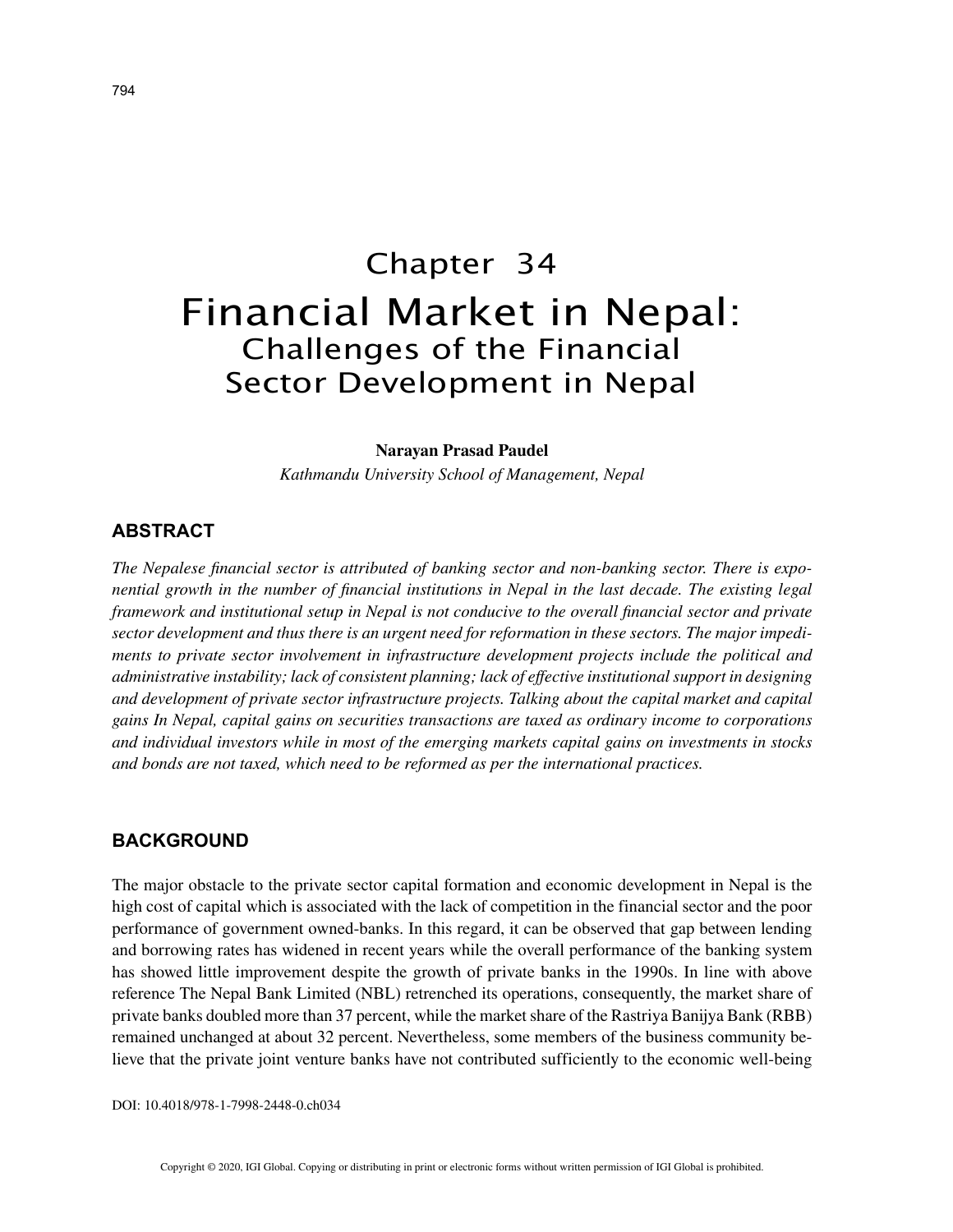of the nation. Instead, these institutions are sometimes viewed as benefited from the inefficiency in the financial sector (i.e., wide-loan deposit spreads). If this is the case, the Nepalese economy could benefit from the added competition that would be provided from the development of a money-and-bond market for private issues of securities. In Nepal, universal banking is permitted whereby commercial banks and quasi-banks (i.e., deposit-taking finance companies) may perform investment banking services within the same organization. Commercial banks, however, are not actively involved in capital markets. While authorized to act as underwriters they ordinarily do not participate in this line of business as extensively as finance companies. Commercial banks do not act as money managers or instead, sponsor mutual funds. They do not serve as brokers or market-makers on the floor of the stock exchange either. Commercial banks, however, are active participants in the markets for treasury bills and government bonds. Since the secondary market is relatively inactive, their role is largely limited to primary market transactions.

Over the past 20 years Nepal's financial system has become wider and consequently the number and the type of financial intermediaries have grown rapidly. In addition, recent reforms have made banks more stable, yet the access to financial services remains limited for many people in many parts of Nepal and in recent years it has been declining. During the last 40 years, Government of Nepal has tried much to increase access to formal financial services for small business and low-income households.

The government has introduced directed lending programs for small businesses and low-income households and it has required/encouraged banks to open branches outside Kathmandu Valley. Also it has created specialized wholesale and retail institutions, and lowered market entry to foster the development of different types of financial institutions.

The Nepalese financial sector is composed of banking sector and non-banking sector. The banking sector comprises Nepal Rastra Bank (NRB) and commercial banks. The non-banking sector includes development banks, micro-credit development banks, finance companies, cooperatives and non-government organizations (NGOs) that regulate limited banking activities and other financial institutions such as insurance companies, employee's provident fund, citizen investment trust, postal saving offices and Nepal stock exchange.

There is tremendous growth in the number of financial institutions in Nepal in the last decade. In the beginning of the 1980s, when financial sector was not liberalized, there were only two commercial banks, and two development banks performing banking activities. There were no micro-credit development banks, finance companies, cooperatives and NGOs. After the liberalization of the financial sector, it has made a hall-mark of progress both in terms of number of services. After 1984, there was rapid entry of joint venture commercial banks in to the Nepalese financial market. In the first phase, the Nepal Arab Bank (presently known as NABIL) (1984), the Nepal Indo-Suez Bank (1985) and the Nepal Grindlays Bank (1987) entered the market. In the second phase these banks were followed by the Himalayan Bank, the Nepal SBI Bank, the Nepal Bangladesh Bank, the Everest Bank, the Bank of Kathmandu and the Kumari Bank. In the third phase many development banks have emerged in the market.

In Nepal, the banking sector is one of the sectors which have been able to sustain by facing the test of time due to political instability in the country and it has established itself as the most profitable sector. Currently, with the increased rate of various problems in the country, banking sector is able to prosper with less difficulty. But the growth of financial institutions seems to be slowing down due to the entry of new players leading to a harsh competition. One of the signs of such problems has been the credit crunch faced by financial institutions in recent months. As a result, banks are looking for new geographic locations in order to diversify the portfolio of customers.